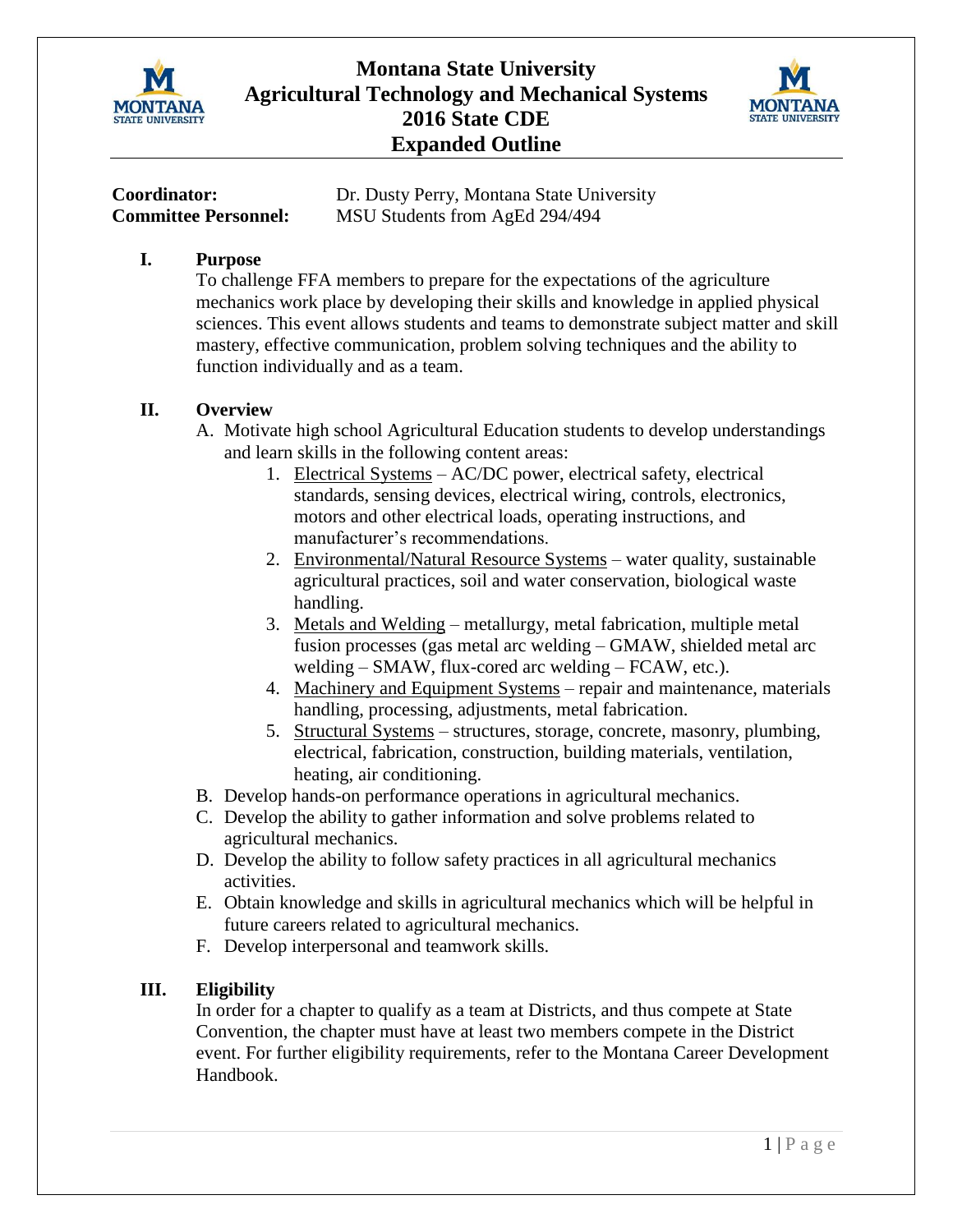



## **IV. Rules**

The rules governing the Montana State ATMS CDE are as follows:

- A. Each school may enter a team composed of three or four participants, with the three highest scores counting for the team total score. Team members must all be from the same chapter.
- B. Team ranking will include the top three student scores and the team problem.
- C. Each participant will participate in all phases of the event.
- D. **Participants must supply and wear** Industrial Quality Eye Protection spectacles (Style B), or goggles during the skill phases of the event. Coveralls or a shop coat may be worn during the skill phase of the event. Appropriate footwear is required. (Work boots or work shoes recommended. No sandals or cloth shoes are allowed.)
- E. Special equipment may be required to be furnished by the contestants. Such equipment will be noted in the pre-CDE information provide to chapters prior to the event.
- F. Failure to wear appropriate safety protection or working in an unsafe manner could result in removal from that CDE area or disqualification from the CDE.
- G. Participants shall report to the chair of the event by 6:30 a.m. on the event day. Registration and parking information will be provided prior to event day.
- H. Answer sheets, worksheets and other written materials will be furnished for each event phase.

# **V. Event Activities**

Three types of activities will be included in the ATMS event. These include: A) individual problem-solving/skill development activities and B) written exam questions and C) team activity.

- A. Individual Problem-Solving/Skills Each student is individually evaluated in each of the five systems areas. The specific activities occurring in each event are not publicized prior to the event. Each student is allowed 15 minutes to complete each of the five activities.
- B. Written Examination Each student completes an examination that consists of 50 multiple-choice questions. Each question is worth two points. There are 10 questions from each of the five agricultural mechanics systems areas. Students will have 60 minutes to complete this portion of the career development event.
- C. Team Activity The individuals on each state team will work together and be evaluated as a team while solving complex, multi-system agricultural problems. The problem scenario is presented to the team on the day of the event and members utilize the materials and equipment provided to undertake and prepare a written solution. Teams organize themselves, assigning duties and completing tasks together or separately depending on individual skills and abilities.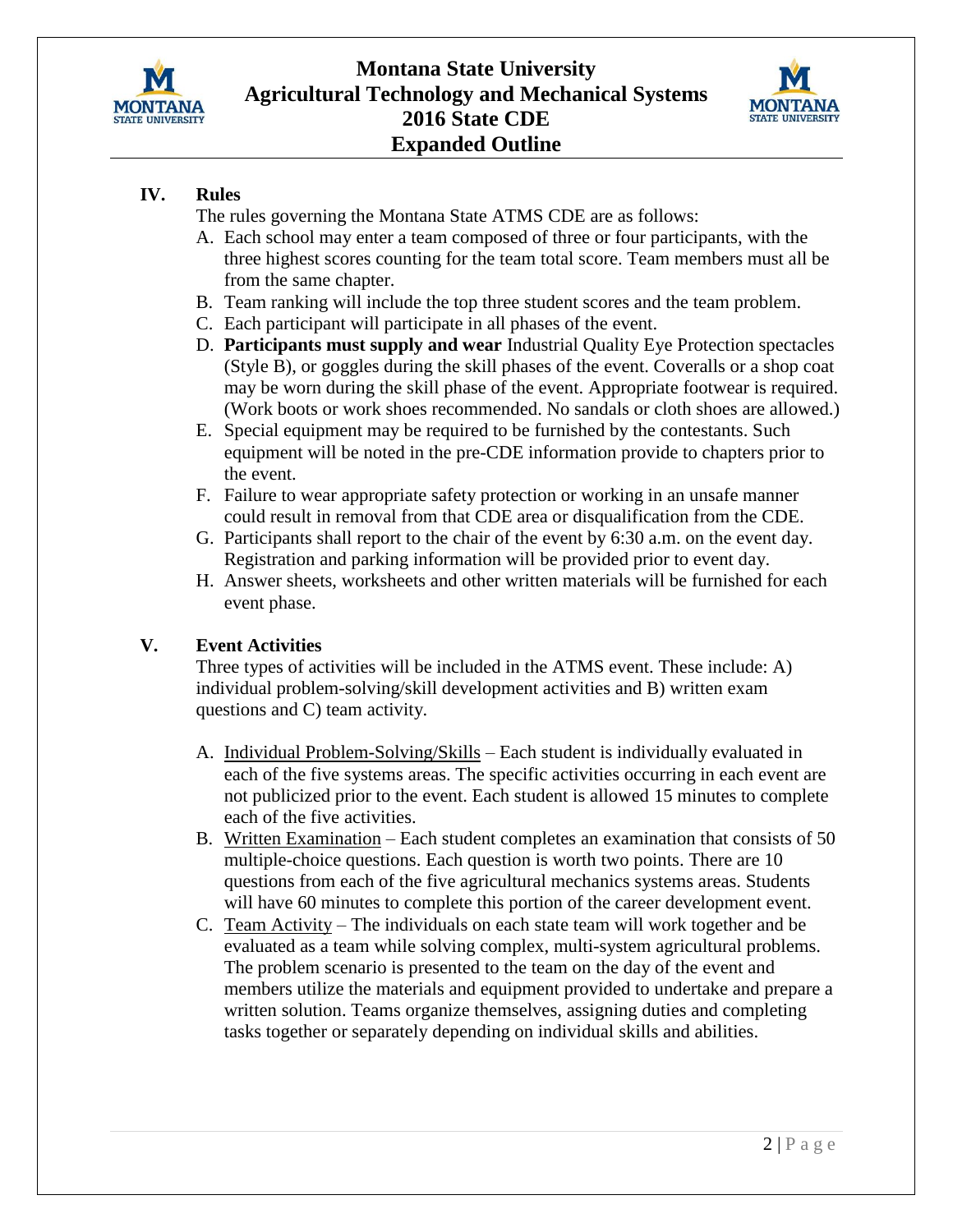



## **VI. Event Format**

- A. Team members will work independently on problem solving and skill development activities and on the written test. Individual scores and rankings will be based on these areas.
- B. Team members will work together on a team problem solving activity. The team score will be a combination of the three highest individual scores and the team activity. The team activity score is not split among the individuals.
- C. The Agricultural Technology and Mechanical Systems CDE will follow the annual national theme, and be modified from the five system areas designated by the National CDE Handbook. Montana areas are Machinery and Equipment Systems, Electrical Systems, Metals and Welding, Structural Systems, and Environmental and Natural Resource Systems. The event organizers will provide a list of possible competencies and skills by **January 15th** .
- D. The focus of the event will be on areas of the Montana Agricultural Education Curriculum. New technologies will be included as they emerge and are presented to the agricultural educators.
- E. The following themes, provided by National FFA, are given to offer direction for students and advisors.
	- 1. 2015 Integrated Pest Management
	- **2. 2016 - Animal Production Systems**
	- 3. 2017 Materials Handling Systems
	- 4. 2018 Processing Systems

## **VII. Event Rotation**

The following diagram will be utilized as the rotation scheme for the Montana ATMS CDE.



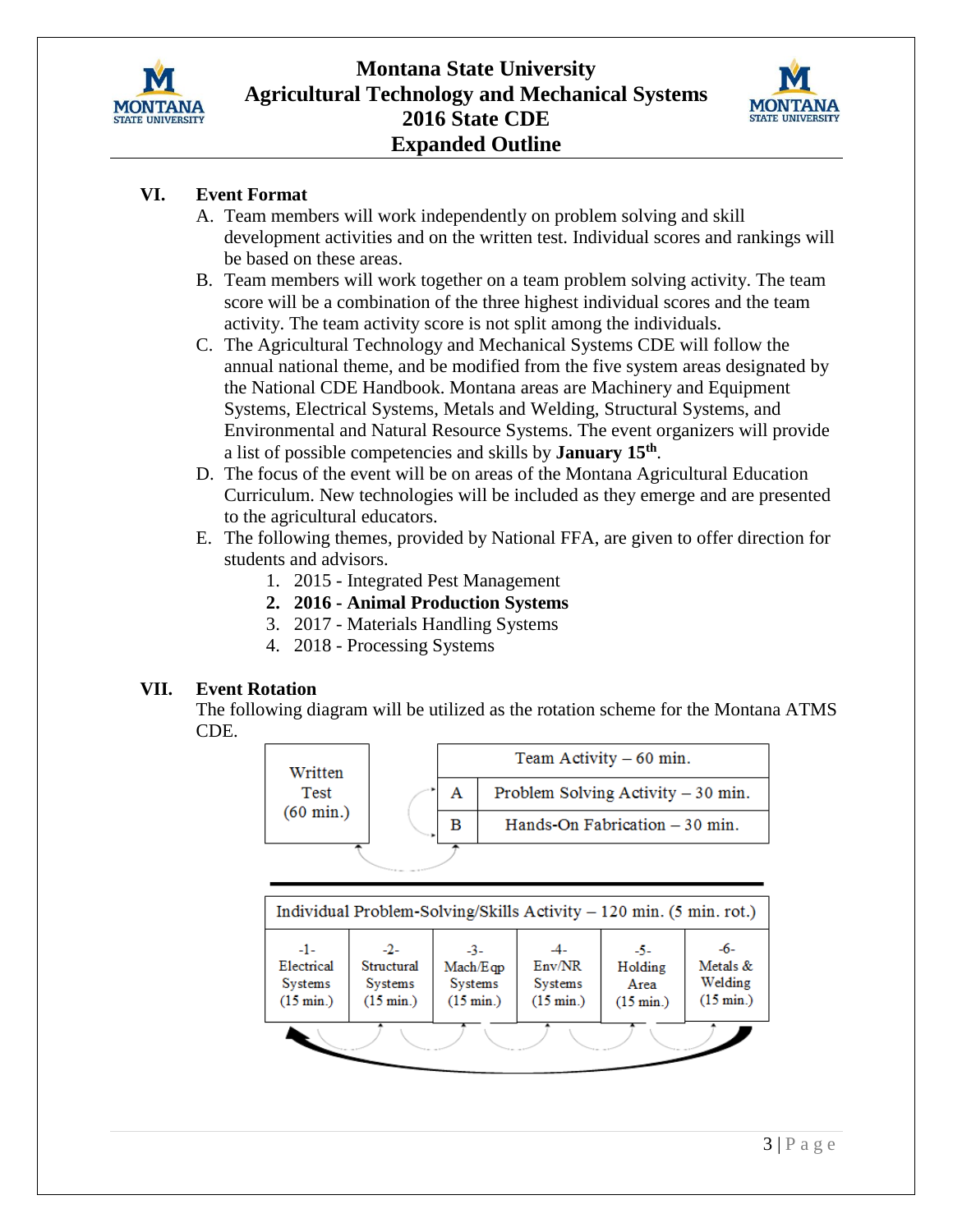



## **VIII. Event Scoring**

The team score for the event will be determined by summing the points earned by the top three team members and the team score summed together. Individual score and ranking does not include the team score.

| <b>INDIVIDUAL SCORING</b>                           |      |  |  |  |
|-----------------------------------------------------|------|--|--|--|
| Written examination (50 questions at 2 points each) | 100  |  |  |  |
| Individual activities (5 at 30 points each)         | 150  |  |  |  |
| <b>Total Possible Individual Score</b>              | 250  |  |  |  |
|                                                     |      |  |  |  |
| <b>TEAM SCORING</b>                                 |      |  |  |  |
| All individual activities for top three             | 750  |  |  |  |
| Team activity                                       | 250  |  |  |  |
| <b>Total Possible Team Score (top three)</b>        | 1000 |  |  |  |

## **IX. Tiebreakers**

The team activity score will be used to break a tie in team ranking. It the tie remains, the combined written exam scores of the top three individuals will be used. Individual ties will be broken using written exam scores. If a tie still exists, the problemsolving/skill scores will be used (in the order identified in section XIII of this document).

#### **X. Awards**

Team and individual awards will be as addressed in the Montana Career Development Handbook.

## **XI. National CDE Participation**

The highest ranking eligible team will represent Montana at the National Career Development Event. See page the Montana Career Development Handbook for more details.

## **XII. Resource Information**

- A. Suggested internet website links and text references for the Montana ATMS CDE will follow those of the National ATMS CDE and can be found at: http://web.missouri.edu/~schumacherl/natcon.html
- B. The themes for future National ATMS CDEs include:
	- 1. 2015 Integrated Pest Management
	- **2. 2016 - Animal Production Systems**
	- 3. 2017 Materials Handling Systems
	- 4. 2018 Processing Systems

Each year, a theme will be identified, as well as the topic emphasis for each of the five ATMS content problem-solving/skill activity areas.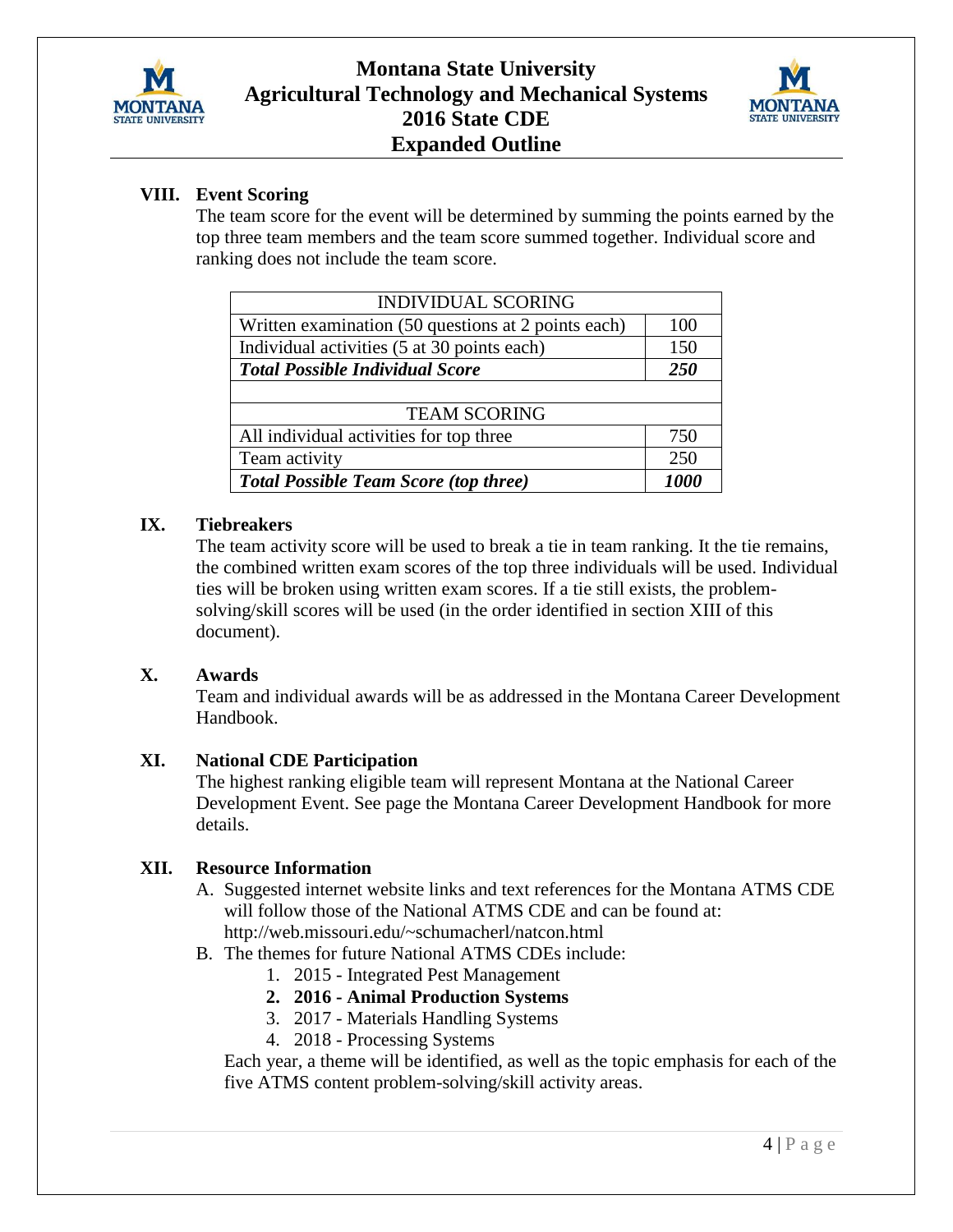



# C. 2016 Event Information

- 1. Theme The theme for the 2016 Montana ATMS CDE will be "Animal Production." All activities of the event will relate to this theme.
- 2. Instructional Areas The 2016 event will cover the following instructional areas:
	- a) Electrical Systems Transformers
	- b) Environmental & Natural Resources Systems Land Measurement
	- c) Machinery and Equipment Systems Skid-Steer Loaders
	- d) Metals & Welding Arc Welding
	- e) Structural Systems Carpentry

## **XIII. Tentative Topics for Future Montana ATMS CDEs**

| <b>CDE AREA</b>                                         | 2015                             | 2016                 | 2017                  | 2018                         |
|---------------------------------------------------------|----------------------------------|----------------------|-----------------------|------------------------------|
| Theme:                                                  | Integrated<br>Pest<br>Management | Animal<br>Production | Materials<br>Handling | Processing<br><b>Systems</b> |
| Electrical<br><b>Systems</b>                            | Electrical<br>Wiring             | Electrical<br>Wiring | Electrical<br>Wiring  | Electrical<br>Wiring         |
| Environmental/<br>Natural<br>Resource<br><b>Systems</b> | Soil & Water<br>Management       | Land<br>Measurement  | Manure<br>Management  | Soil & Water<br>Management   |
| Machinery and<br>Equipment<br><b>Systems</b>            | Crop<br><b>Sprayers</b>          | Skid loaders         | Combines              | <b>Balers</b>                |
| Metals and<br>Welding                                   | <b>MIG</b><br>Welding            | Arc Welding          | <b>MIG</b><br>Welding | Arc Welding                  |
| Structural<br><b>Systems</b>                            | Plumbing                         | Carpentry            | Carpentry             | Concrete                     |

#### **XIV. Resources for Montana ATMS CDEs**

The following is an expanded detail of resources made available for the individual problem-solving/skills activities.

2016 Electrical Systems Skill Activity – Electrical equipment is widely used in animal production systems, including applications in structures, machinery, and livestock containment. Thus, agricultural technicians and producers must be able to interpret manufacturers' technical information, plan and install, and troubleshoot these systems. With the various uses of electrical systems, specifically those involving animal systems, transformers are often utilized to adjust voltage for the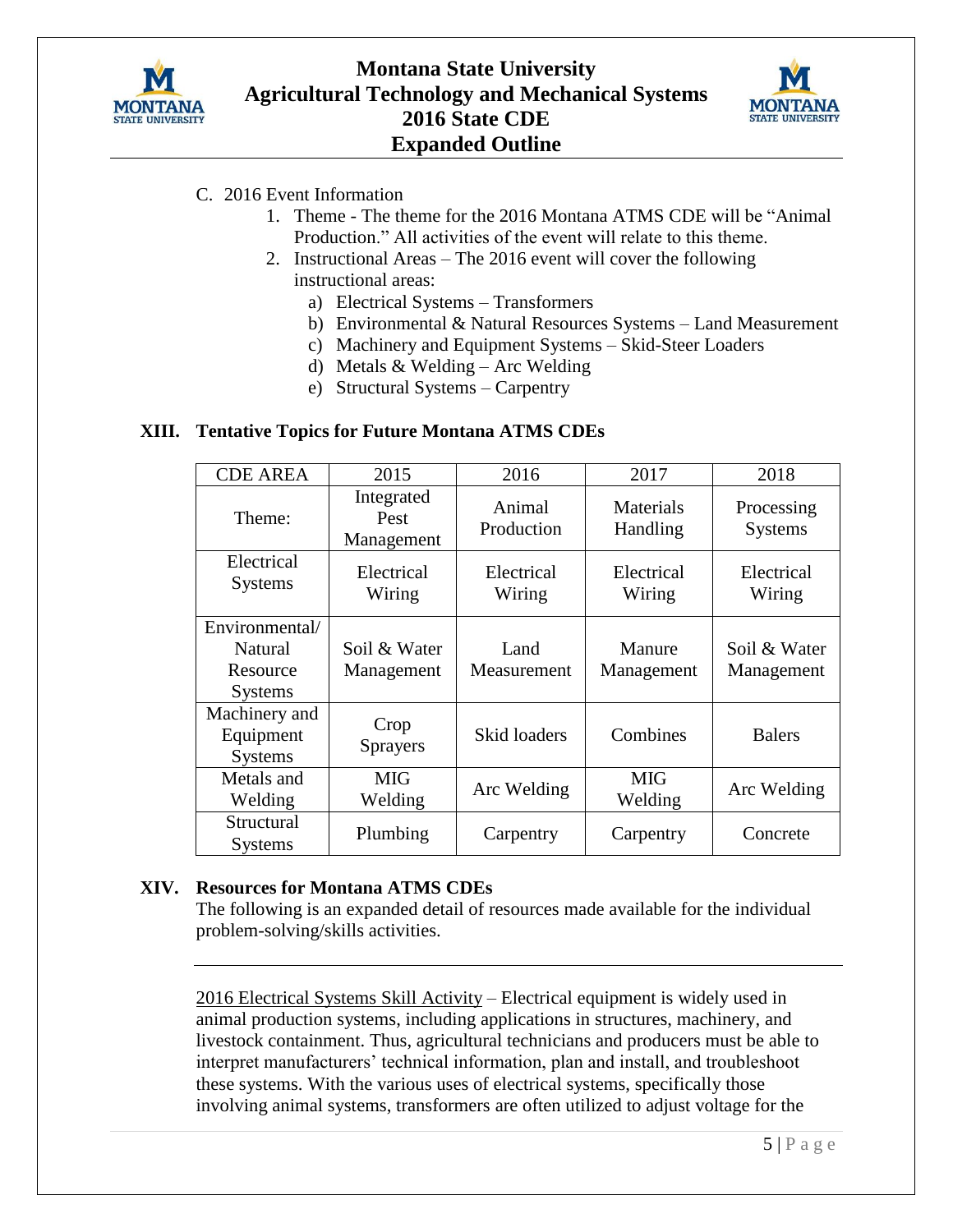



appropriate specifications. Producers and system managers must rely on their knowledge of AC electrical circuits to insure systems operate efficiently. Specific competencies for this event may include:

- 1. Read and interpret basic electrical schematics.
- 2. Understand how large and small scale transformers operate.
- 3. Interpret a transformer nameplate.
- 4. Proper installation of a bell transformer.
- 5. Use appropriate standards for agricultural applications, including the National Electric Code (NEC)

Suggested References for Activity –In addition to the general references specified for the Agricultural Technology and Mechanical Systems CDE, the following references may be useful in preparing for the Electrical Systems Skill Activity. Note: Specific references are listed below, but others may be added at a later date.

- 1. Agricultural Mechanics: Fundamentals and Applications  $(6<sup>th</sup>)$  Ed. By Ray V. Herren (2010).
- 2. 2014 National Electric Code, National Fire Protection Association Agricultural Wiring Handbook (16th ed.). Available from the Rural Electricity Resource Council

2016 Metals and Welding Systems Skill Activity – The Metals and Welding Systems Skill Activity will be a hands-on and problem solving based activity. Students will be allowed to use a basic calculator at this station, but no cell phone calculators will be allowed. Simple repairs/fabrication are often required when dealing with animal production. Specifically, the ability to make simple welds can save a producer time and money. Specific competencies may include:

- 1. Ability and knowledge of SMAW processes and safety.
- 2. Ability to utilize 6011, 6013, and 7018 welding rods.
- 3. Understand how to set an amperage range on a SMAW machine.
- 4. Basic mathematic computations related to fabrication.

Suggested References for Activity –In addition to the general references specified for the Agricultural Technology and Mechanical Systems CDE, the following references may be useful in preparing for the Metals and Welding Systems Skill Activity. Note: Specific references are listed below, but others may be added at a later date.

- 1. Team members should understand SMAW processes and safety procedures: a. Lincoln Facilitators Guide to SMAW –
	- http://www.lincolnelectric.com/es-mx/educationcenter/Documents/SMAWFacilitatorGuide.pdf
	- b. Agricultural Mechanics: Fundamentals and Applications (6th) Ed. By Ray V. Herren (2010).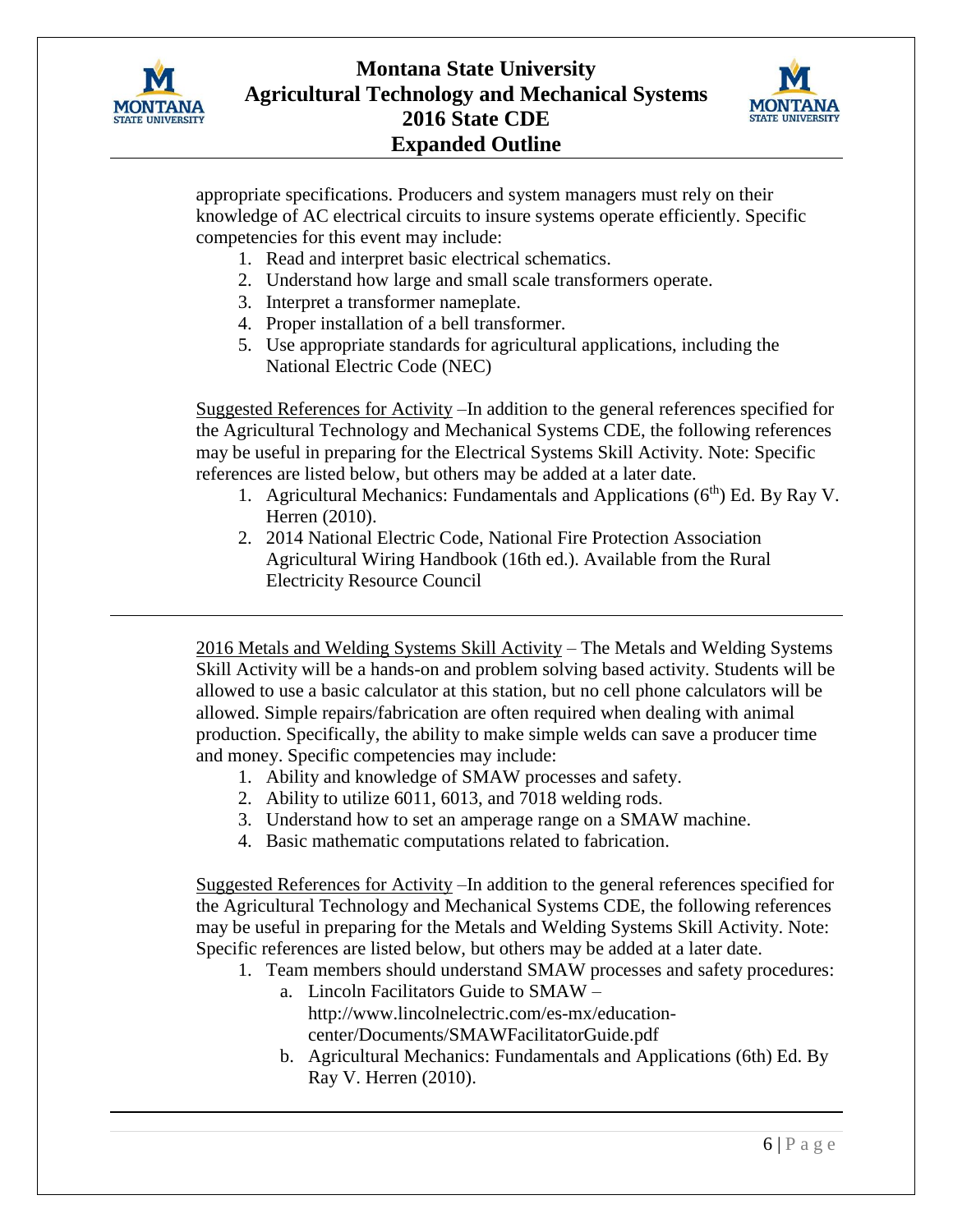



2016 Environment and Natural Resource Systems Skill Activity – When dealing with the management and production of animal systems, it is important to have a comprehensive understanding of the land systems around them. Land Surveying is one method that can assist in the determination of grade, boundaries, and property lines. Primary competencies for this event include:

- 1. Read and interpret a Philadelphia Rod.
- 2. Calculate difference in elevation.

Suggested References for Activity – In addition to the general references specified for the Agricultural Technology and Mechanical Systems CDE, the following references may be useful in preparing for the Environment and Natural Resource Systems skills activity. Note: Specific references are listed below, but others may be added at a later date.

- 1. Grade Rods: All about Grade Rods http://www.johnsonlevel.com/News/GradeRodsAllAboutGradeRod
- 2. Leveling Rods http://www.free-ed.net/freeed/Resources/Trades/carpentry/Building01/default.asp?iNum=0402

2016 Machine and Equipment Systems Skill Activity – The Machine and Equipment Systems area will utilize information pertaining to a Bobcat Skid-Steer Loader. Skill activities might include safety, maintenance, set-up, adjusting, sizing, and trouble shooting. Please check back for more information at a later date. The skill activity will be as generic as possible so that students will not be put at a disadvantage if they do not have access to a particular type of machine. When practicing for the event, remember that the skill activity is designed to be performed by an individual in a 15 minute time period. However, there will be an assistant available to provide limited assistance for any student that may have a physical limitation of some type.

Suggested References for Activity – In addition to the general references specified for the Agricultural Technology and Mechanical Systems CDE, the following references may be useful in preparing for the Machine and Equipment Systems skills activity. Note: Specific references are listed below, but others may be added at a later date.

Skid-Steer Safety and Operation

- 1. OSHA Guidelines: https://www.osha.gov/dte/grant\_materials/fy09/sh-19503- 09/skid\_steer\_loader\_safety.pdf
- 2. CDC Guidelines: http://www.cdc.gov/niosh/docs/2011-128/pdfs/2011-128.pdf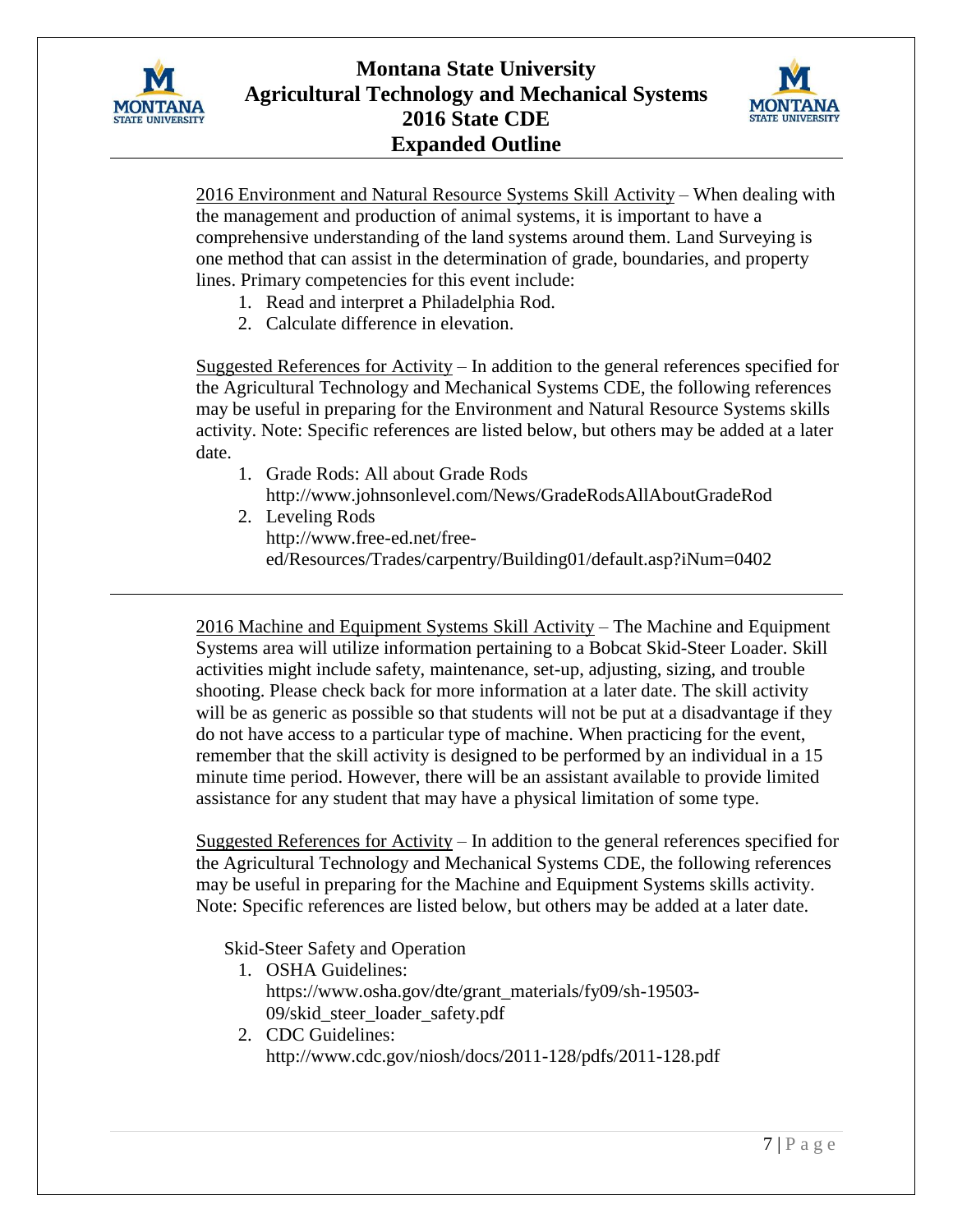



3. Gempler's Guidelines: https://www.gemplers.com/docs/tailgate-training-tip-sheets/60-skid-steerdangers-en.pdf

Specification Interpretations

- 1. Bobcat S150 and S160: http://onesourcerental.com/specs/bobcat\_s160\_specs.pdf
- 2. Bobcat S175 and S185: http://www.ableequipment.com/pdf/Bobat\_S185.pdf https://bidadoomedia.s3.amazonaws.com/PDF/Bobcat/S185\_SSL\_Specificat ions\_%5B1%5D.pdf
- 3. Bobcat S220: http://totalequipmentrental.com/wp-content/uploads/2013/03/BOBCAT-S220.pdf
- 4. Bobcat 553: http://trademachines.com/assets/media/content/sites/2/2015/07/Bobcat-553.en\_.pdf

2016 Structural Systems Skill Activity – Animal management and production often requires simple fabrication/modification to maximize efficiency. With financial resources often a limiting factor, repurposing materials is emerging as a common practice. Specifically, reclaiming available lumber resources has proven effective. Therefore, contestants will be required to fabricate/modify an item from reclaimed wood. Specific competencies may include:

- 1. Read and interpret a working drawing.
- 2. Accurately use a measuring tool.
- 3. Work with non-uniform reclaimed wood.
- 4. Estimate materials needed and potential materials sources.

Suggested References for Activity – In addition to the general references specified for the Agricultural Technology and Mechanical Systems CDE, the following references may be useful in preparing for the Structural Systems skills activity. Note: Specific references are listed below, but others may be added at a later date.

- 1. Agricultural Mechanics: Fundamentals and Applications (6th) Ed. By Ray V. Herren (2010).
- 2. Making Good with Salvaged Wood: http://www.woodcraftmagazine.com/pdf/posts/144/65-SalvageWood-4.pdf
- 3. Working with Reclaimed Woods: http://www.leevalley.com/US/newsletters/Woodworking/7/3/article1.pdf